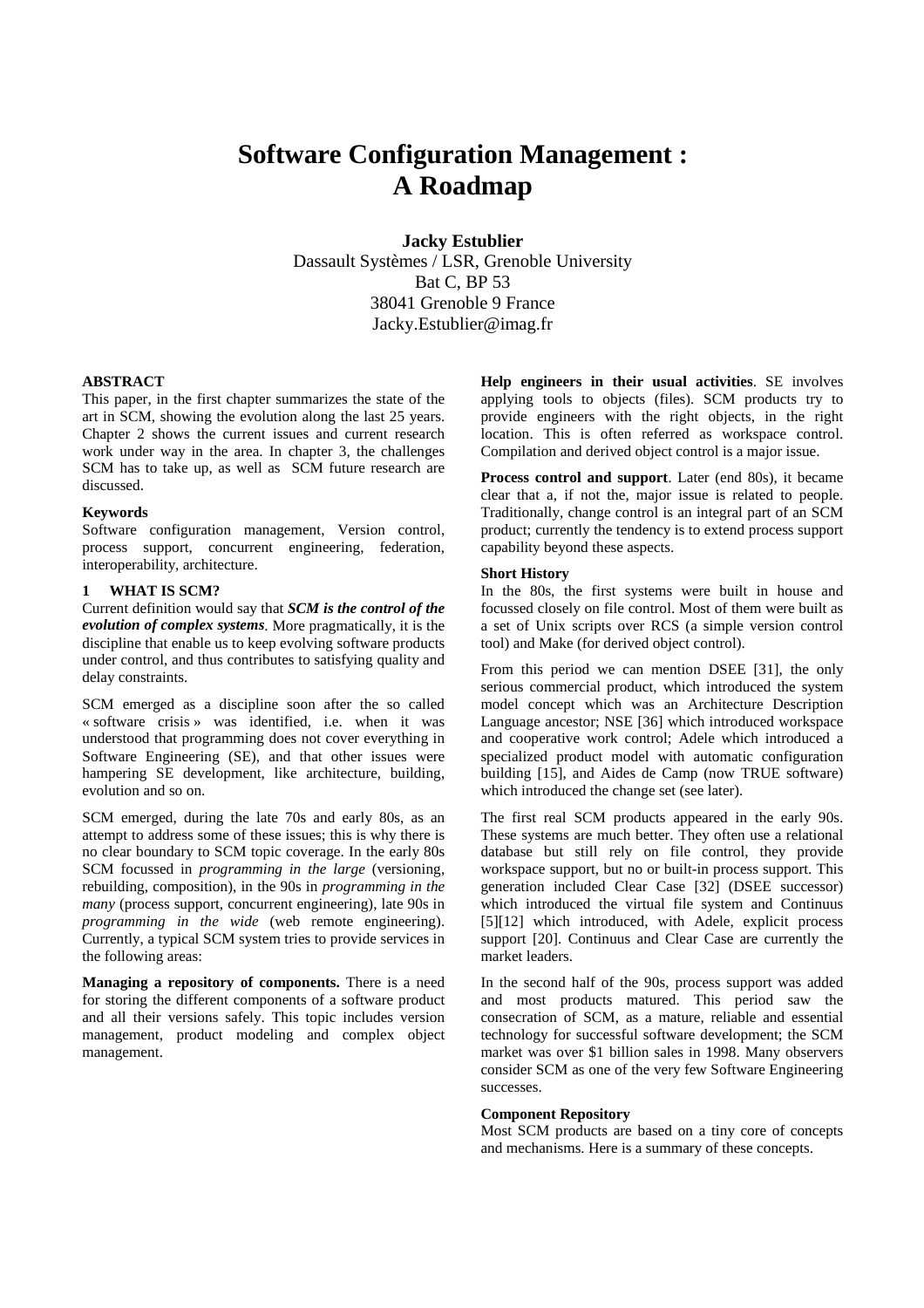#### *Versioning*

In the early 70s, the first version control system appeared [35]. The idea is simple: each time a file is changed a *revision* is created. A file thus evolves as a succession of revisions, usually referred to by successive numbers (foo.1, foo.2 .). Then from any revision, a new line of change can be created, leading to a revision tree. Each line is called a branch (the branch issued from foo.2 is called foo.2.1,  $f_{00.2.2...}$ .

At the same time, 3 services were provided: History, delta, multi user management and a bit later, merging facilities. History simply records when and who created a revision along with a comment.

Deltas were provided because two successive revisions are often very similar (98% similar in average)[22]. The idea is to store only differences (the 2% that are different). Of course, it vastly reduces the amount of required memory.

Multi-user management consists in preventing concurrent changes from overlapping each other. A user who wants to change a file creates a copy and sets a lock on that file (check-out); only that user can create a new revision for that file (check-in).

Despite the fact that all this is 25 years old, it is still the base of the vast majority of today SCM systems.

### *Product Model*

From the beginning, the focus was on file control. It is no surprise to see that, even today, the data model proposed by most vendors resemble a file system, plus a few attributes, often predefined. This is archaic and contrasts with today's data modeling.

#### *Composition*

A configuration is often defined as a set of files, which together constitute a valid software product. The question is twofold: (1) what is the real nature of a configuration, and (2) how to build it, prove its properties and so on.

Surprisingly, in most systems, a configuration is not an object, but "something" special. It is a consequence of a weak data model in which complex objects and explicit relationships are not available.

The traditional way to build a configuration is by changing an existing one. No correctness criteria are available.

In the change-set approach, a change, even it involves many files, receives a logical name (like "FixBug243"). Later on, a configuration can be produced as a set of change-sets to add or remove from a base configuration (like "C2 = C1 + FixBug243 – Extention2"), C1 being the base configuration and C2 the new one [23]. In the Adele system, a configuration is built interpreting a semantic description which looks like a query: the system is in charge of finding the needed components based on their attributes and their dependencies [16].

None of these approaches is available in the vast majority of today's systems [9].

# **Engineers Support**

Practitioners rejected the early systems because they were helping the configuration manager, and bothering everybody else. A major move toward acceptance was to consider the software programmer as a major target customer: helping him/her in the usual SE activity became a basic service.

# *Building and Rebuilding*

The aim of rebuilding is to reduce compilation time after a change, i.e. to recompile, automatically, only what is needed. Make [24] is the ancestor of a large family of systems based on the knowledge of "dependencies" between files, and their last modification date. Make proved to be extremely successful and versatile, but difficult to use and inadequate in many respects. All attempts to do substantially better have so far failed. Most systems "only" generate the makefiles.

### *Workspace Support*

A workspace is simply a part of a file system where the files of interest (w.r.t. a given task like debug, develop etc) are located. The workspace acts as a sphere where the programmer can work, isolated from the outside world, for the task duration. The SCM system is responsible for providing the right files (often a configuration), in the right file system, to let users work (almost) independently, and to save the changes automatically when the job is done.

It is this service that really convinced practitioners that SCM was there to help them.

#### *Cooperative Work Support*

A workspace is a support for concurrent engineering, since many concurrent workspaces may contain and change the same objects (files). Thus there is a need for  $(1)$ resynchronizing objects and (2) controlling concurrent work.

Resynchronizing, so far, means merging source files. Mergers found in today tools simply compare (on a line by line basis) the two files to merge, and a file that is historically common to both (the common ancestor). If a line is present in a file but not in the common ancestor, it was added, and must be kept; if a line is present in the ancestor and not in the file, it was removed and must be removed. If changes occurred at different places, the merger is able to decide automatically what should be the merged file. This algorithm is simply a heuristic that provides in output a set of lines with absolutely no guaranties about correctness. Nevertheless mergers proved to work fine, to be very useful and became almost unavoidable. See a survey in [4].

Controlling concurrent work means defining who can perform a change, when, on which attribute of which object. It is one of the topics of process support that, currently, no tool really provides.

#### **Process Support**

Process support means (1) the "formal" definition of what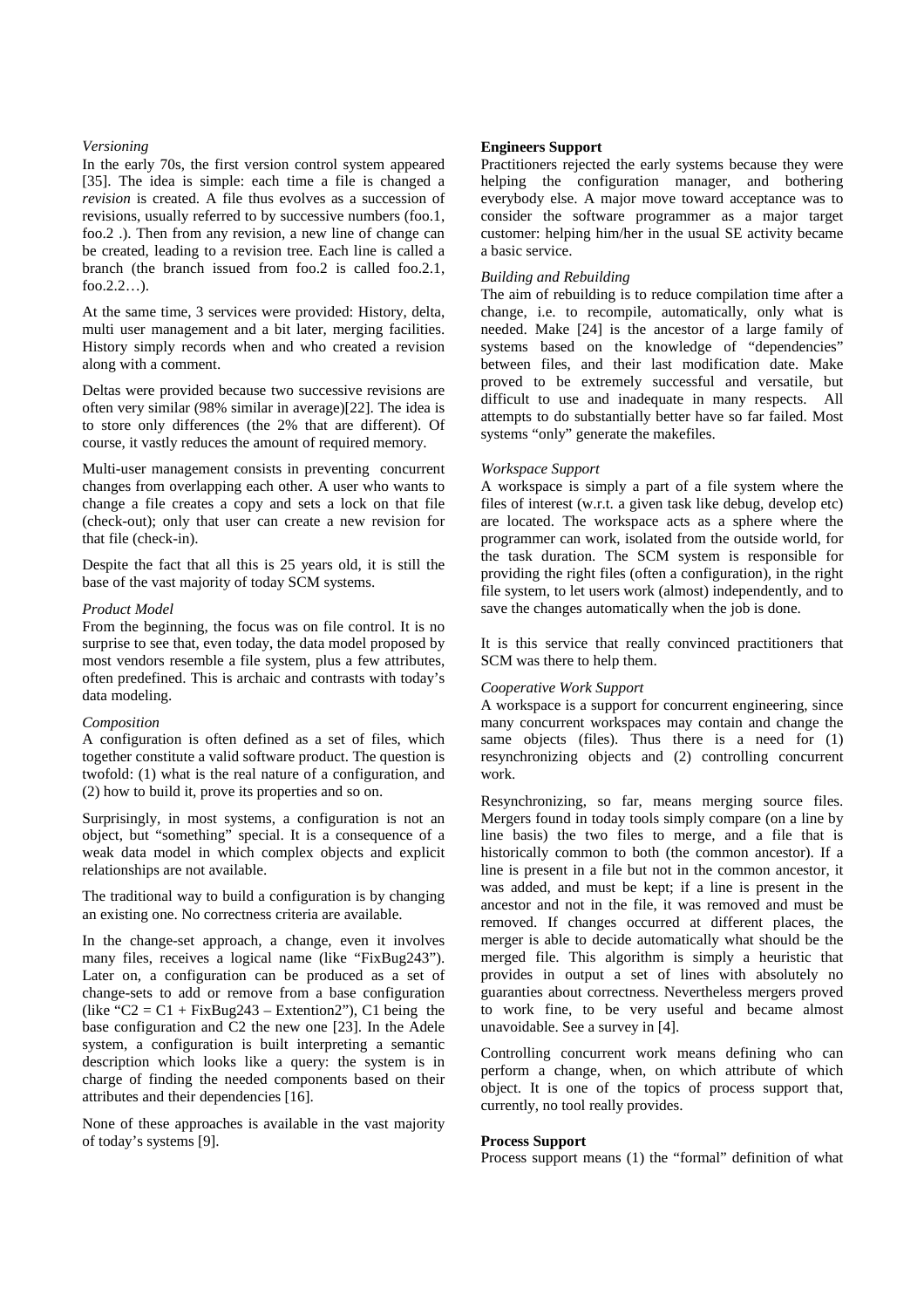is to be performed on what (a process model), and (2) the mechanisms to help/force reality to conform to this model.

A State Transition Diagram (STD) describes, for a product type, the legal succession of states (and optionally which actions produce the transition), and thus describes the legal way to evolve for entities of that type. Since SCM aims to control software product evolution, it is no surprise many process models are based on STDs. It is a product-centered modeling. Indeed, experience shows that complex and finegrained process models can be define that way. Unfortunately, experience also shows that STDs do not provide a global view of a process, and that large processes are difficult to define using (only) STDs.

The alternative way to model processes is the so-called activity centered modeling, in which the activity plays the central role, and models express the data and control flow between activities [34]. This kind of modeling is preferred if a global view is required, if a large process is to be structured, or if products are not the main concern. But this approach lacks precision for product control. Experience has demonstrated that both are needed, but integration is not easy and the few tools that intended to do so only propose 2 independent modeling [33]. High level process models mixing both are not currently available in commercial products, but have been experimented [20].

## **Current State of Practice, as Seen by Practitioners.**

At SCM9 (September 99 in Toulouse France), attendees was asked to write down an answer to the 2 following questions: In your experience, (1) what are the most useful features, (2) what are the worse aspects, the most critical missing feature. It is interesting to note that the answers were pretty much consistent, coming from persons from different countries, different companies and using different tools. The answers were the following:

*Most useful / appreciated features*. Clearly the number 1 was change control, activity control, and workspace support. Then comes, in differing order: Global view, traceability etc.

*Worse aspect, most missing feature*. Clearly the number 1 was: Better and more flexible process support, concurrent and distributed engineering support. Then comes: scalability, efficiency, incrementality, cross platform capability, PDM compatibility, interoperability etc.

It is interesting to see that both the most appreciated and the most criticized feature concern process support. Almost no comments concerned the basic aspects of SCM, like versioning and merging. Practitioners think tools are good and stable enough but still lack efficiency, scalability and interoperability with the other SE tools.

It is likely that, in the near future, the distinctive features between tools will be, functionally, their strength in process support, technically, their capability to grow with the company needs to inter-operate with other company tools and to support concurrent, distributed and remote engineering.

# **2 CURRENT RESEARCH WORK**

We can consider that SCM has reached a level of maturity, sufficient at least for practitioners to feel the tool really helps. Nevertheless, progress is still needed, but the major research activity has substantially changed. The following is an assessment of current research activity.

The work performed in SCM so far avoids being dependent on any programming languages and any semantic aspect of the software product. The strength of SCM comes from this attitude; strong and general tools were built relying only on trivial things like files, suffixes and lines of code. Many weaknesses of SCM come from the same: too little knowledge of the software product. The challenges in the future will be to increase SCM power, thus to increase the knowledge on the product, without having to pay too much (in complexity, efficiency, generality) for the knowledge of specific syntax (e.g. programming languages) and semantics.

## **Component Repository**

#### *Ve*r*sioning*

It was for long a major research topic in SCM. It seems no longer to be the case. In the 80s the major issues have been solved [30], including change set approaches and unified versioning i.e. all entities, including configurations, are typed and versioned in the same way [16]. Later on, it was shown that classic versioning and the so-called change oriented versioning can be unified and are complementary [10], [43]. In the future, all SCM tools will propose both.

The current trend is to make a clear separation between the mechanisms (the tree of branches and revisions for example) and the meaning of versions; the goal being to hide the low level mechanisms (branches and revisions). One of the strong points of the change set approach is that the user has no insight into the way versions are stored, he/she only knows the logical changes. Similarly, in Adele, 3 kinds of versioning have been defined, historical, logical and cooperative; each with different characteristics, methods and behavior; but all implemented using (invisible) branches and revisions [17].

Still, the deep understanding of versioning is missing. Why are 2 objects versions of each other? At least they share something (but what), and at least they differ in some way (but which one?). The current answer is: they share a number of lines! A better answer to both questions is a prerequisite for a good version management.

# *Data Model, Product Model*

The weakest aspect in current SCM tools is the data model they use (an attributed file system). In the 80s and 90s a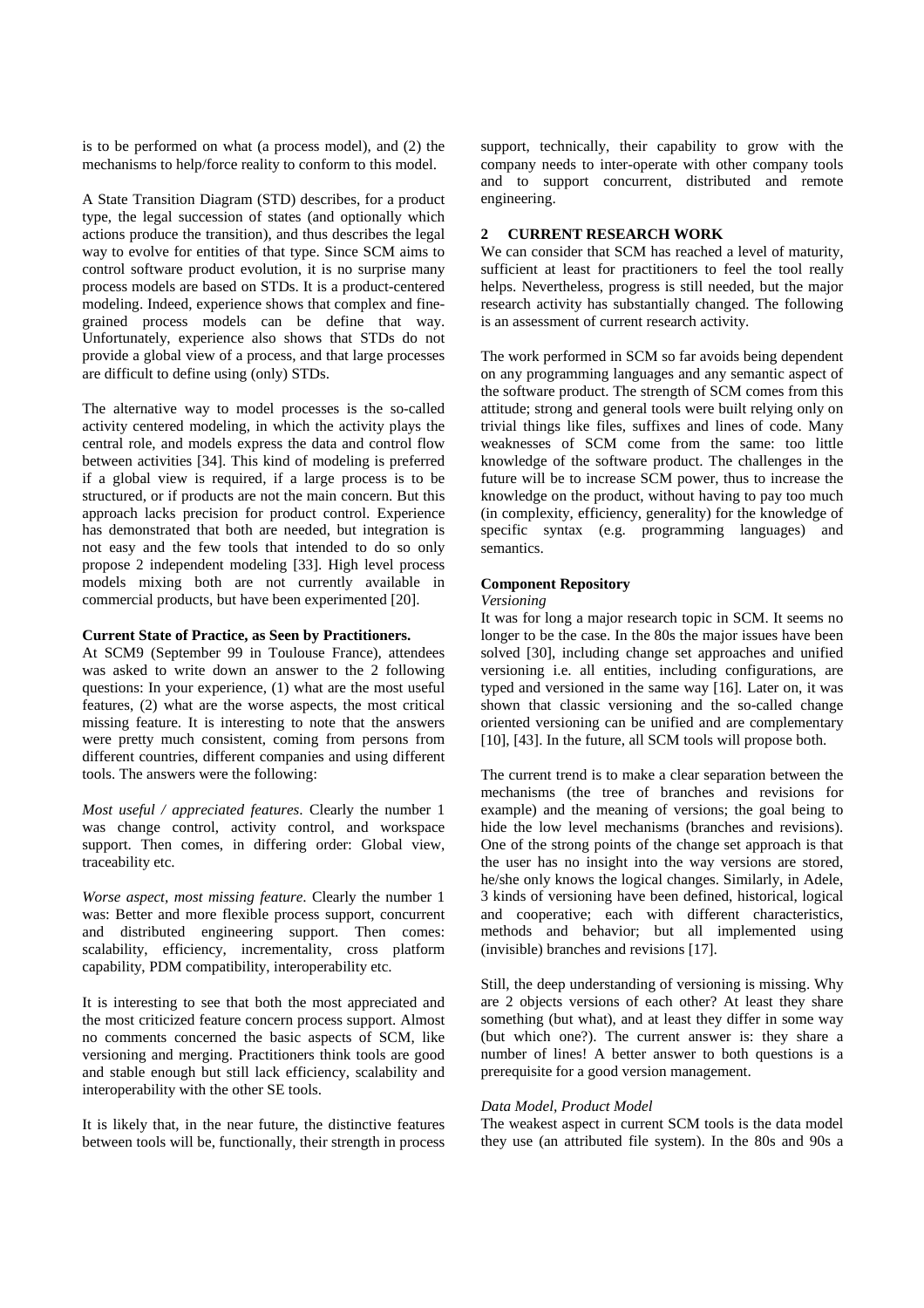number of works proposed interesting data models including O.O. entity relationship and versioning  $[2][3][17][26][30]$ . Unfortunately no major commercial database fit the needs, and building a specific DBMS does not seems reasonable, given the efficiency, scalability and reliability requirements. Building an advanced data model on top of a relational one (like Metaphase did [1]), which is flexible, efficient and easy to use is not simple, if possible at all.

Among the issues still under consideration, is where versioning is to be located: below the data model [26], as part of the data model [17], or on top of the data model. Of course, using a commercial DBMS imposes the third "choice". This is not the good solution.

A weak data model is a major problem because it hampers the other aspects, most notably process support, to reach a satisfactory level. Without good knowledge of the system to be managed, and thus a good model, no advanced SCM is possible.

The interaction between the database community and SCM was not sufficient to produce convenient DBMSs; and it is unlikely there will be a serious DBMS tailored for SCM purposes in the near future.

#### *Composition, System Models*

Despite the work done in the 80s that has shown the feasibility of advanced configuration construction using configuration description languages [16] and later on the work on advanced system model [27][38], current tools do not use these features. There is still an important area of research here, at least to produce systems where these ideas can be put into practice.

A system model describes, at a high abstraction level, a software product in terms of its components and their relationships. A system model looks very much like an Architecture Description Language (ADL) [25], or a Configurable Distributed System (CDS) formalism. This analogy has been analyzed in [41] and has led to the following:

|                 | <b>ADL</b> | <b>SCM</b> | <b>CDS</b> |
|-----------------|------------|------------|------------|
| Composition     | $***$      | $\ast$     | $**$       |
| <b>Behavior</b> | $\ast$     |            |            |
| Consistency     | $**$       | ∗          | $\ast$     |
| <b>Building</b> |            | ***        | ∗          |
| Versioning      |            | $***$      | $\ast$     |
| Selection       |            | $**$       |            |

In this table, we roughly assess the capabilities of three different streams of work, all related to modeling software systems. The basic concepts of a typical ADL are components, connectors and configurations. ADLs try to define some behavior and consistency constraints. ADLs have a static view of software, whereas CDSs have a dynamic view i.e. how the system evolves and reconfigures at execution. They concentrate on the description of how components can be dynamically instantiated and connected.

Each category of system proposes software description formalisms; the number of dots (0 to 3) indicates the extent to which the formalism proposed is convenient for the description of each aspect. SCM systems are essentially good for building and versioning, while ADL focuses on composition and consistency, and CDS on dynamic composition.

It is interesting to see that each kind of system focuses on different aspects, and none covers all the needs. The use of 3 different languages for describing the "same" thing with substantial overlapping is a waste of energy and is highly error prone. Fundamental work is needed to define if a single language is enough or/and to define complementary and coordinated formalisms controlling in a clear way different aspects of a system (more likely). This is an essential research task that spans other major research areas in SE.

# **Engineer Help**

# *Building*

The goal of a rebuilding system is first to minimize the number of recompilations after a change, second to propose a formalism describing the (compilation) dependencies, which is easy to use and maintain. In both respects Make is far from ideal. Many work has been done to propose a better system than Make. Currently over 30 different flavors of Make have been proposed and used, including Vmake, Imake, gnuMake and Odin [8][42]. Few original propositions have been made.

Language dependent systems have been proposed (smart recompilation): knowing the change and the real dependencies, allows us to reduce the number of files to recompile. Unfortunately the time required by source code analysis is often larger than the time saved by avoiding a few files from being recompiled. Here again, the limit of what can be done without syntactic or semantic knowledge seems to have been reached, and source code analysis is too expensive with respect to the expected advantage (after all, the issue is to reduce rebuild time).

The current solution is to generate the Makefiles based on the information the SCM tool has. It solves the issue related to formalism, not efficiency. There is a clear need to do better than Make; but it is a serious challenge.

#### *Workspace Support*

The current view of a workspace is rather simplistic: a set of files and directories. What practitioners require is much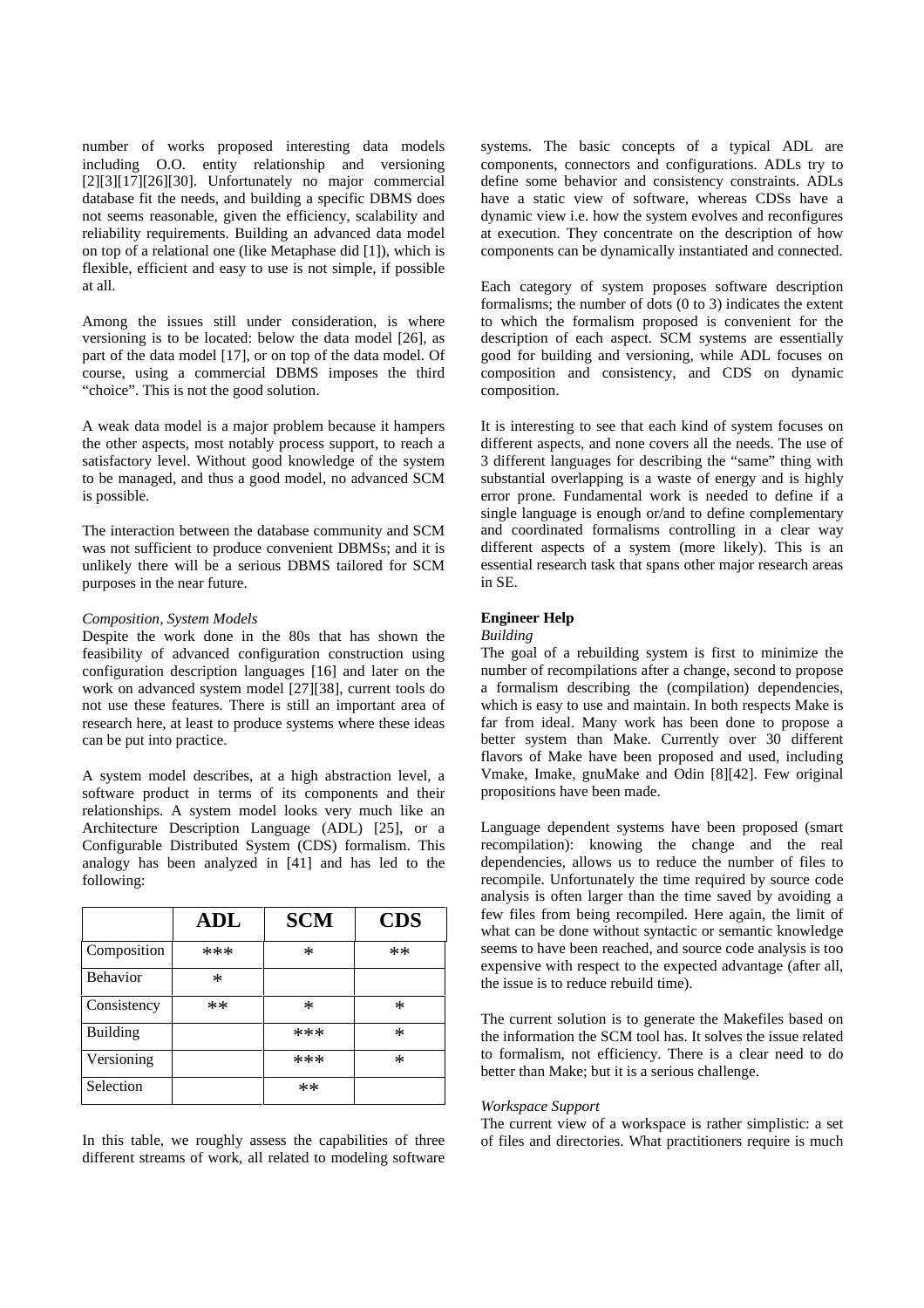more: they want a given (version of) a complex object, at least a configuration, to be available for their tools, at a given location.

Each SE tool requires "its" objects to be under a specific format. Most SE tools only know about files (editor, compilers), but a few require those files to be under specific names, directories and formats (many development environments) while others require objects to be in a DBMS under a given schema.

What is required are objects (i.e. containing literals, object references and other objects) that can be represented under the required format and at the required location (computer).

In current implementations, all workspaces are managed by a central DB, which limits scalability, impedes heterogeneity, and severely reduces efficiency and availability. We need truly distributed, heterogeneous and efficient workspaces, which means each workspace must be autonomous and rely on "its" own local store, not on a centralized SCM system [22].

# *Cooperative and Remote Work Support*

In SE, as well as in any engineering domain, the reduction of the product life cycle (a few months between releases), together with the increase in product complexity and team size have dramatically increased the pressure for more concurrent work; but concurrent work is poorly supported at present. The traditional locking schema has been replaced by file merging but not much more is available.

There is a need to be able to define, at high level, the cooperation strategies, the work organization and coordination, the procedures by which somebody, at a given point is time, is able to "see" an object, to change some of its attributes, not some others; to resynchronize with somebody, not somebody else and so on.

Fundamentally, concurrent engineering relies on the capability to *merge* pieces of work done in a concurrent way on the same object. Merging objects is thus a central issue, but objects contain attributes; merging objects means merging their attributes. Some attributes have an exact merge (like composition), others approximate (like source code), and others not at all. Currently, only file merging for source code, using the trivial line based heuristic technique is available. Unfortunately, syntactic or semantic mergers, while available for a long time (early 80s), are too slow to be used, at least for programs [4]. May be web-based applications can develop and use XML / Html mergers. Anyway, current mergers only deal with source code, which is only one of the many object's attributes; they are not object mergers. O*bject* mergers, as available for a long time in Adele, will soon become a reality.

These models and mechanisms must be able to model and control development strategies like "open source", virtual

enterprise, and remote teams as well as in house critical software. Technically they must cope with distributed and remote site, efficiency, availability and confidentiality. This is another challenge [22].

# **Process Support**

SCM is the only place where software process technology proved to be applicable and successful. For example, change control is a process that can be found in all tools; cooperative engineering is another specific process.

Nevertheless, it is a domain where there is considerable room for improvement. STDs as well as triggers are clearly only a tiny part of the answer. Activity based approaches, alone, are not sufficient. Good integration between the different approaches is still needed. It is a challenge to have both high level model (for concurrent activity, versioning issues and so on) and efficient process engine for their execution.

There is a need to define high level and specific formalisms in which the different aspects of SCM processes can be modeled, executed, tailored, measured, and enhanced. Today solutions are partial, low level, and often inadequate. Major research work is needed in this area.

# **3 SCM CHALLENGES**

The presentation above, as well as most work in SCM research, has a major flaw. It considers SCM in isolation; SCM tools are too often monolithic and their capability to inter-operate is limited. During the last years, things have dramatically changed; SCM tools are one among a growing number of other tools and thus are challenged in a number of dimensions.

# **Functional Challenges**

The first challenge is to address the issues raised above, namely to find or to put into production advanced concepts and mechanisms for

- data model, with complex objects, explicit relationships, files,
- versioning, homogeneous for all type of objects and relationship,
- configuration control, with automatic selection and consistency criteria,
- rebuilding, multi-platform, efficient with high level formalism,
- work spaces, distributed, scalable, heterogeneous and autonomous,
- concurrent engineering with high level models and scalable solutions,
- process control with multiple views, hybrid approaches and high level models.

# **Efficiency, Scalability, Availability.**

All the above issues are by themselves challenging, but it is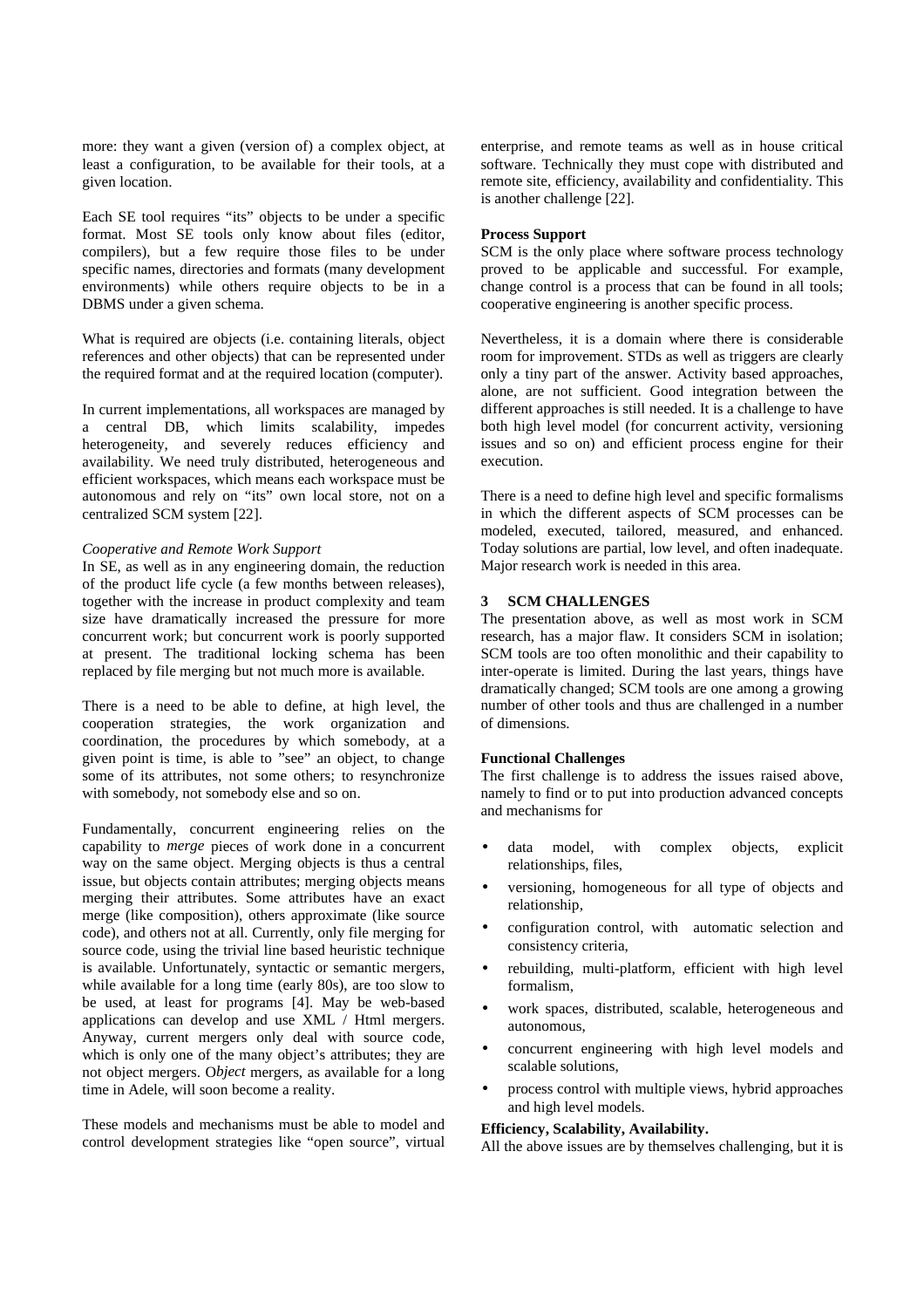of critical importance to understand that a (the?) major limitation today is related to efficiency. Checking out a configuration, or labeling it, takes from minutes to hours, rebuilding takes from hours to days; dynamic selection or controlling concurrent engineering slows down substantially the work and so on. Computing time is an important overhead in software development, and practitioners do not accept to be slowed down any further.

The real challenge is to find novel, powerful and elegant solutions that are highly efficient, available, reliable and scalable. In any of the above bullets, these characteristics must be given top priority.

# **Data Management**

A large number of tools and environments manage a local data repository, sometimes versioned. Usual examples include a programming environment or 4GL tools. The difficulty is to find a way to make all these repositories inter-operable in order to avoid (too much) duplication and inconsistency. The real challenge is to make compatible (enough) the many different definitions, formats and versioning approaches. We have known for a long time this is a tough issue.

#### **Process Management**

A growing number of tools include a process, in an explicit formalism or not; they are called Process Sensitive Systems (PSS). Today a large number of PSSs are present in industry, like planners, mail systems, GroupWare, workflow, project managers, business tools and so on. The data and concepts on which PSSs and an SCM system operate are roughly the same (task, time, resource, and data). From change control up to marketing strategies, the company processes are forming a continuum with large overlap between the processes managed by the different PSSs. Companies will require to cover the complete process spectrum, with minimum redundancy and overhead, but sill using the specialized tools they are used to. SCM is nothing else than one of these.

There is fundamental work to do to make PSSs interoperate in a clear and clean way.

# **PDM vs. SCM**

The definition of SCM says "the control of the evolution of complex systems". This covers many engineering disciplines, not only software engineering. Indeed other type of engineering -electrical, mechanical, 3D design and so on- have developed their own tools, with leaders like Metaphase or Sherpa [1][14][30]. Let us call these tools Product Data Management (PDM) tools.

Both domains look very similar, but have at least two fundamental differences. First, in PDM, there is a clear distinction between the design (e.g. a bicycle design) and the product itself (a given bicycle). In software the design (the program) and the product (the software product) are

almost the same; the later can be derived from the former at almost no cost. Second, in PDM, the product (will) have a physical existence, which confers unquestionable (spatial, mechanical) properties and constraints. For that reason, in PDM, the main structure is always its part structure (a bicycle has 2 wheels, a frame). In software there is no such "obvious" real structure; parts are arbitrary abstractions with loose relationships. Perhaps for these reasons product models in DPM are more advanced than in SCM[21].

Unification of both fields is needed because software constitutes a growing part of almost any industrial product. Unfortunately, vendors are not headed in this direction, because of deep underlying difficulties, and for efficiency and usability reasons.

#### **Web Support**

The web had two effects on SCM: local, distributed and remote development can be made similar (see the workspace and scalability discussion). Distributed work space control will involve creating an infrastructure for the management of multiple copies of objects, with the distinctive feature that they can have different values, different formats, and can (must) be resynchronized. This kind of service is required by any application dealing with concurrent engineering and thus deserves to become a standard service on the net; for instance a CORBA service. http extensions (WebDav) [7][47] are going in that direction.

 On the other hand, the web produced a new kind of artifact: the web pages. Web pages are released but evolving products, containing essential pieces of information, and highly related with other pages. They clearly require configuration control. But when comparing a web page with a source file, the differences are easy to notice: The number of pages is 100 times larger than the number of files, the time between changes is 10 times shorter, the number of contributors is 100 times larger, they are not computer specialists and so on [13].

Solutions used for software cannot be used as they are. New ideas and techniques have to be invented, new tools to be built. This market is booming and solutions are urgently required. Many observers estimate this market is even now larger than software development, and it increases much faster (\$5 billion sales are expected by 2002 (Marry Lynch co)). Products coming from other communities like document managers are entering this promising market. Even if SCM vendors have some experience it is unclear who will take that huge market.

# **Growing Number of Features**

SCM tools, as many others, are facing the problem of becoming too big. The tendency is to include more and more services, and to (try to) address more and more domains. In recent years distributed development has been integrated, then remote development, then change control, then process support, then Web support and so on. On other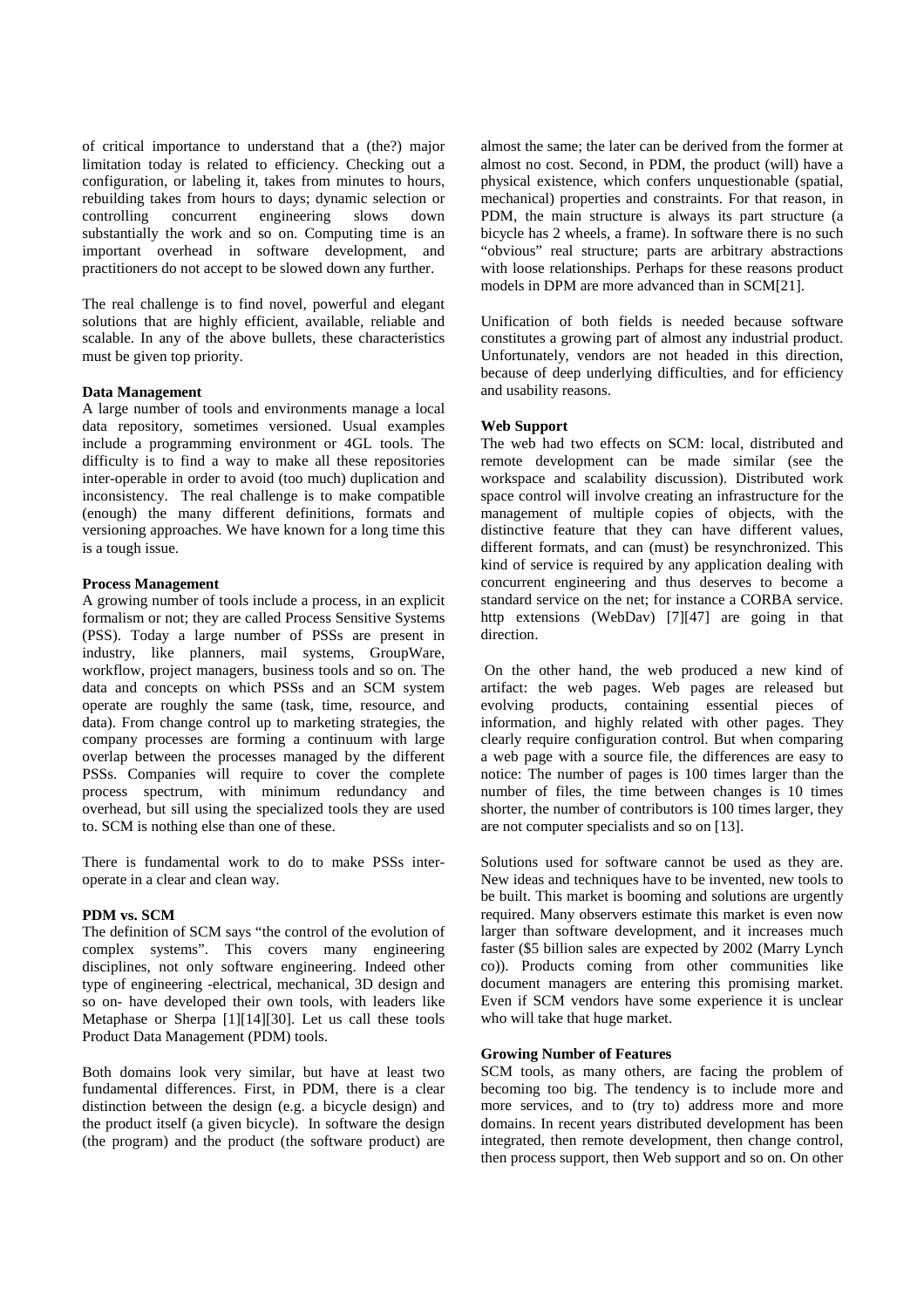dimensions, architecture languages, dynamic reconfiguring systems, deployment and so on are also candidates for integration inside an SCM.

This is an indication of success, but also worrying. The challenge is to find a new architecture for SCM allowing it to break the systems into independent pieces, and to compose your SCM system from the features that are currently required. Having a low introduction cost, and the ability to evolve, extend and scale up with the company is a major challenge that no tool currently meets. This challenge can be addressed only by changing deeply the architecture and philosophy of SCM systems.

# **4 CONCLUSION**

Despite the many limitations and expected improvements discussed in this paper SCM proved to be one of the very few successful software engineering technologies. Indeed, the market is booming, with over \$1 billion sales in 1998 and has excellent perspectives since only about 25% of mainframes, 15-20% of workstations and 5-10% of development PCs currrently has today an SCM system. Forecasts are about \$2.1 Billions sales by 2000 and \$3.3 Billions by 2002 [37].

It may appear that most of SCM research was performed in the 80s, and only tool improvement can be expected in the future. I do not support this view; I have tried to identify the areas for further research in the usual SCM core topics. Even if few new ideas have been proposed and few serious experiments have been performed in recent years, I think that much is still to be done both to find new concepts and better implementations. Unfortunately, too often, this work requires heavy developments and experimentation, which currently dissuade most academic researchers.

The future of SCM research and tools is unclear. The basic services will become understood, mature and stable enough to be standardized. They will fall into the public domain, as basic services anyone can expect from a platform, for instance versioning, rebuilding, basic work space support and so on. Vendors will lose their control on these low level services.

Vendor added value will come from their ability to build, above this level, an SCM system providing core topic advanced services, targeted toward a specific client: a specific data model and versioning capability, specific concurrent engineering facilities and so on. A major change is that that second layer will be considered as a basic SE platform kernel, rather than a stand alone product. The issue will be to standardize and "componentize" SCM systems in a way allowing us to build easily, tailored and highly efficient solutions.

Indeed, above this kernel, will be plugged a number of specific tools dedicated to a facet of SE, like process support, concurrent engineering control, project support; or

dedicated toward a specific application domain like Web support, PDM control, deployment, electrical or mechanical tools and so on. SCM research and vendors are currently starting to address all these issues, but with limited scope, and not necessarily with all the requisite expertise. On this layer, for each tool, it is unclear who will take the lead, not necessarily SCM vendors. The way all these tools will cooperate, to build a fully fledged, evolutive and efficient SE environment, is an active research topic (mega programming, COTS federations etc). This last issue, interoperability control, can become another area where SCM research and tools can contribute; further, as quoted in [28] "several researchers believe that Configuration Management environments are *the* real process-centered environments".

Nevertheless, in the near future, provided the number of core topic issues yet to be solved and the efficiency, scalability and usability issues, no one of these evolutions will be seriously addressed by SCM vendors. SCM tools will still grow, propose proprietary solutions and still consider SCM as an isolated domain. SCM research should take the opportunity that many SCM challenges are currently under work in other SE domains, to foster a synergy between these research domains and SCM, bringing in the experience and know-how that made the strength of SCM, showing a path toward the useful and successful tools software engineering needs.

# **REFERENCES**

- [1] 1 "A Comprehensive Configuration Management Solution, Metaphase Product Structure Manager and Advanced Product Configurator", Metaphase Technology, MW00206-A.
- [2] A. Bjornersledl and C. Hullen. *Version control in an Object-Oriented Architecture*. In Won Kim and Frederick H. Lochowsky. editors. Objects-Oriented concepts, databases and application. Chapter 18, pages 451-485, Adisson-Wesley. 1990.
- [3] E. Bratsberg. *Unified Class Evolution by Object Oriented views*. Proc of the 11th Conf on the relationship approach. LNCS N0645, Springer Verlag, Oct 1992.
- [4] J. Buffenbarger. Syntactic Software Mergin. SCM5, Seattle June 1995, pp153-172. Springer Verlag LNCS 1005.
- [5] M. Cagan and A. Wright. *Untangling configuration management: Mechanism and methodology in CM*  systems. In Proc. 4<sup>th</sup> Int. Workshop on Conf. Man. SCM4. Baltimore 1993. Springer Verlag LNCS, pp35-53.
- [6] "*ClearGuide: Product Overview*". Technical report, Atria Software, Inc.
- [7] G. Clemm. *Versioning Extensions to WebDav*. Rational Software. May 1999. http://www.ietf.org/internetdrafts/draft-ietf-webdav-versioning-02.txt
- [8] G. Clemm. *The Odin System*. SCM5, Seattle June 1995, pp241-263. Springer Verlag LNCS 1005.
- [9] R. Conradi and B. Westfechtel. "*Configuring Versioned Software Product*". In SCM-6 Workshop. pp. 88-109. Springer LNCS 1167. Berlin, March 1996.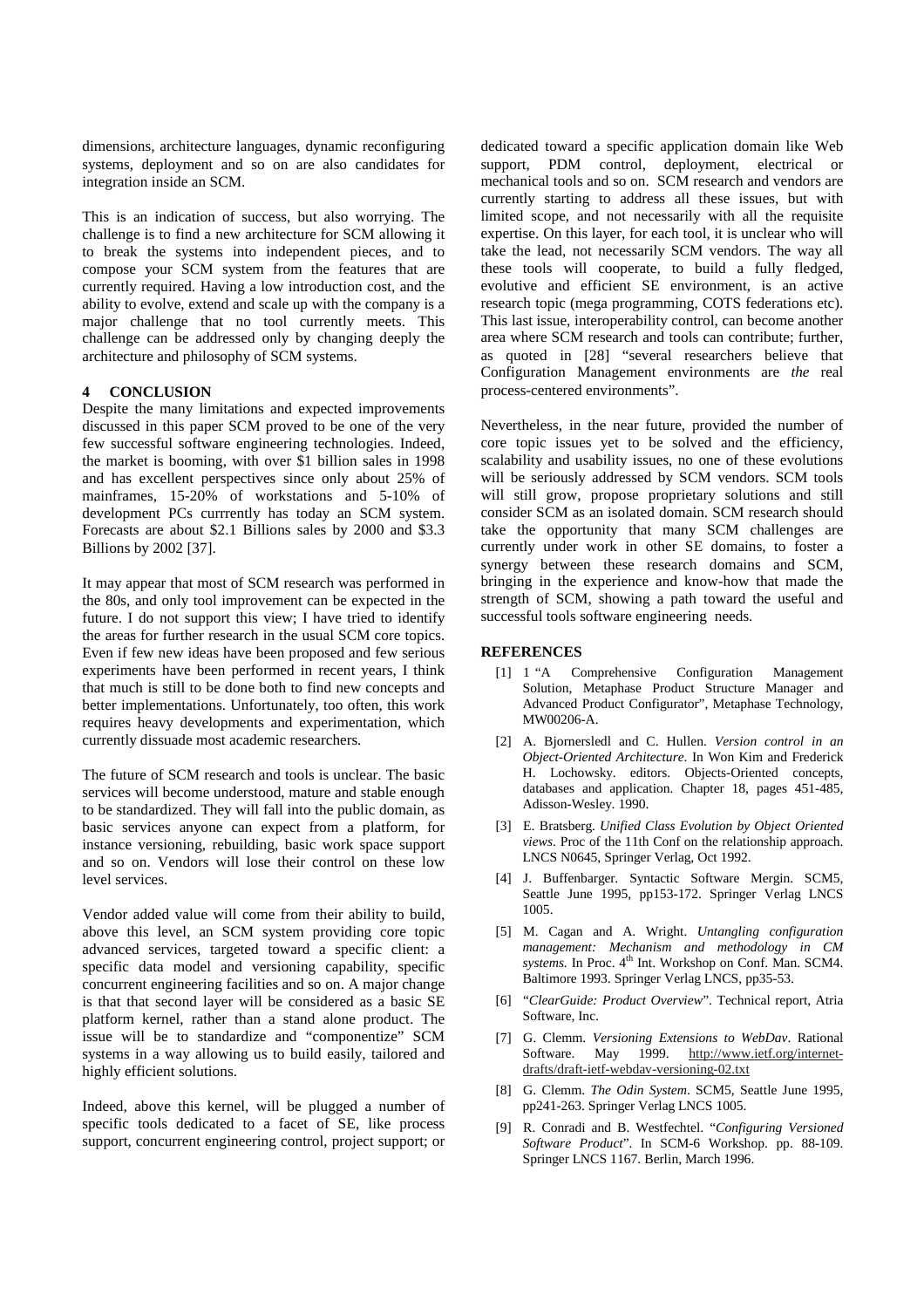- [10] R. Conradi and B. Westfechtel. "*Toward an Uniform Model for Software Configuration Management"*. In SCM-7 Workshop.pages 1-17. Springer LNCS 1235. May 1997.
- [11] S. Dami, J. Estublier and M. Amiour. *"APEL: a Graphical Yet Executable Formalism for Process Modeling"*. Automated Software Engineering journal, January 1998.
- [12] S. Dart. "*Concepts in Configuration Management Systems*". Proc. of the 3rd. Intl. Workshop on Software Configuration Management. Trondheim, Norway, june, 1991.
- [13] S. Dart. Content Change Management: Problems for Web Systems. In Proc SCM9, Toulouse, France, September 1999. pp1-17. Springer Verlag LNCS 1675.
- [14] "*EDL/Metaphase, Overview*", Metaphase Technology, MW00200-A, 29 pages.
- [15] J. Estublier. « *A configuration manager: The Adele Database of Programs »*. In Proceedings of the workshop on Software Environments for Programming-in-the-Large. Pages 140-147. Harwichport, Massachussets, June 1985.
- [16] J. Estublier, N. Belkhatir. Experience with a data base of programs. Proc. ACM Sigsoft/Sigpal conf. On practical Software Development Environments, pp84-91. Palo Alto, Dec 9-11, 1986.
- [17] J. Estublier and R. Casallas. "*The Adele Software Configuration Manager*". Configuration Management, Edited by W. Tichy; J. Wiley and Sons. 1994. Trends in software.
- [18] J. Estublier and R. Casallas. *"Three Dimensional Versioning"*. In SCM-4 and SCM-5 Workshops. J. Estublier editor, September, 1995. Springer LNCS 1005, pp118-136.
- [19] J. Estublier. *"Workspace Management in Software Engineering Environments"*. in SCM-6 Workshop. Springer LNCS 1167. Berlin, Germany, March 1996.
- [20] J. Estublier and S. Dami and M. Amiour. *High Level Process Modeling for SCM Systems*. SCM 7, LNCS 1235. pages 81--98, May, Boston, USA, 1997
- [21] J. Estublier and J.M. Favre and P. Morat. *Toward PDM / SCM: integration?*. In proc SCM8, Bruxelles, Belgium, July 1998. Springer Verlag, LNCS 1439, pp75-95.
- [22] J. Estublier. *Distributed Objects for concurrent engineering*. In Proc SCM9, Toulouse, France, September 1999. pp172-186. Springer Verlag LNCS 1675, pp192- 196.
- [23] P. Feiler. *Configuration management models in commercial environments.* Technical report CMU/SEI-91- TR-7. SEI 1991.
- [24] S. Feldman. *A program for maintaining computer programs*. Software practice and experience, April 1979.
- [25] D. Garland. *Software Architecture : A Roadmap*. In this issue.
- [26] B. Gulla, E.A. Carlson, D. Yeh. *Change-Oriented version description in EPOS*. Software Engineering Journal, 6(6):378-386, Nov 1991.
- [27] . Gulla, J. Gorman. *Experience with the use of a Configuration Language*. In SCM-6 Workshop, Berlin, Germany, March, 1996. Springer Verlag LNCS1167,

pp198-219.

- [28] A. Fuggetta. *Software Process : A Roadmap*. In this issue.
- [29] J. Hunt, K. Vo, W. Tichy. *Delta Algorithms: An empirical evaluation*. ACM Transactions on Software Engineering and Methodology. È(2): 192-214, April 1998.
- [30] R.H. Katz. *Toward a unified framework for version modeling in engineering databases.* ACM Computing surveys. 22(4): 375-408, 1990.
- [31] D. B. Leblang. and G.D. McLean. *Configuration Management for large-scale software development efforts*. In Proceedings of the workshop on Software Environments for Programming-in-the-Large. Pages 122- 127. Harwichport, Massachussets, Jume 1985.
- [32] D. B. Leblang. "*The CM Challenge: Configuration Management that Works*". Configuration Management, Edited by W. Tichy; J. Wiley and Sons. 1994. Trends in software.
- [33] D.B. Leblang. *Managing the Software Development Process with ClearGuide*. SCM 7, LNCS 1235. pages=66, 80, May, Boston, USA, 1997
- [34] J. Micallef and G. M. Clemm. *"The Asgard System: Activity-Based Configuration Management"*. In SCM-6 Workshop, Berlin, Germany, March, 1996. Springer Verlag LNCS1167, pp175-187.
- [35] M. Rochkind. *The Source Code Control System*. IEEE Trans. on Soft. Eng.. Vol SE-1, pp364-370, Dec 1975
- [36] Sun Microsystem. Introduction to the NSE. Network Software Environment: Reference Manual. Sun. Part N° 800-2095, March 1988.
- [37] OVUM. Configuration Management. 1999.
- [38] E. Triggeseth, B. Gulla, R. Conradi. *Modelling systems with variability Using the PROTEUS Configuration Language*. In SCM 7, LNCS 1005. pp. 216-240, Seattle. May 1995.
- [39] Walter F Tichy. *Design implementation and evaluation of a revision control system*. In Proc.6th Int. Conf. Software Eng., Tokyo, September 1982.
- [40] Walter F. Tichy. *Tools for software configuration management*. In Proc. of the Int. Workshop on Software Version and Configuration Control, pp. 1–20, Grassau, January 1988
- [41] A.van der Hoek and D.M. Heimbigner and A.L. Wolf. *Versioned Software Architecture.* ISAW3, nov, 1998, pages 73—76.
- [42] R.C. Water. *Automated software management based on structural models*. Software Practice and Experience. 1989.
- [43] D.W. Weber. *Change Sets versus Change Packages: Comparing Implementation of Change-Based SCM*. SCM7, Boston, May 1997, Springer Verlag LNCS 1235, pp25-36.
- [44] L. Wingerd, S. Seiwald. *Constructing a large product with Jam*. SCM7, Boston, May 1997, Springer Verlag LNCS 1235, pp36-49.
- [45] C. Went, B. Wonsierwicz. *Source Control + Tools = Stable system*. Proc. Fourth Computer Software and Application System Development. March 1983.
- [46] Jim Whitehead. *Goals for a Configuration Management*